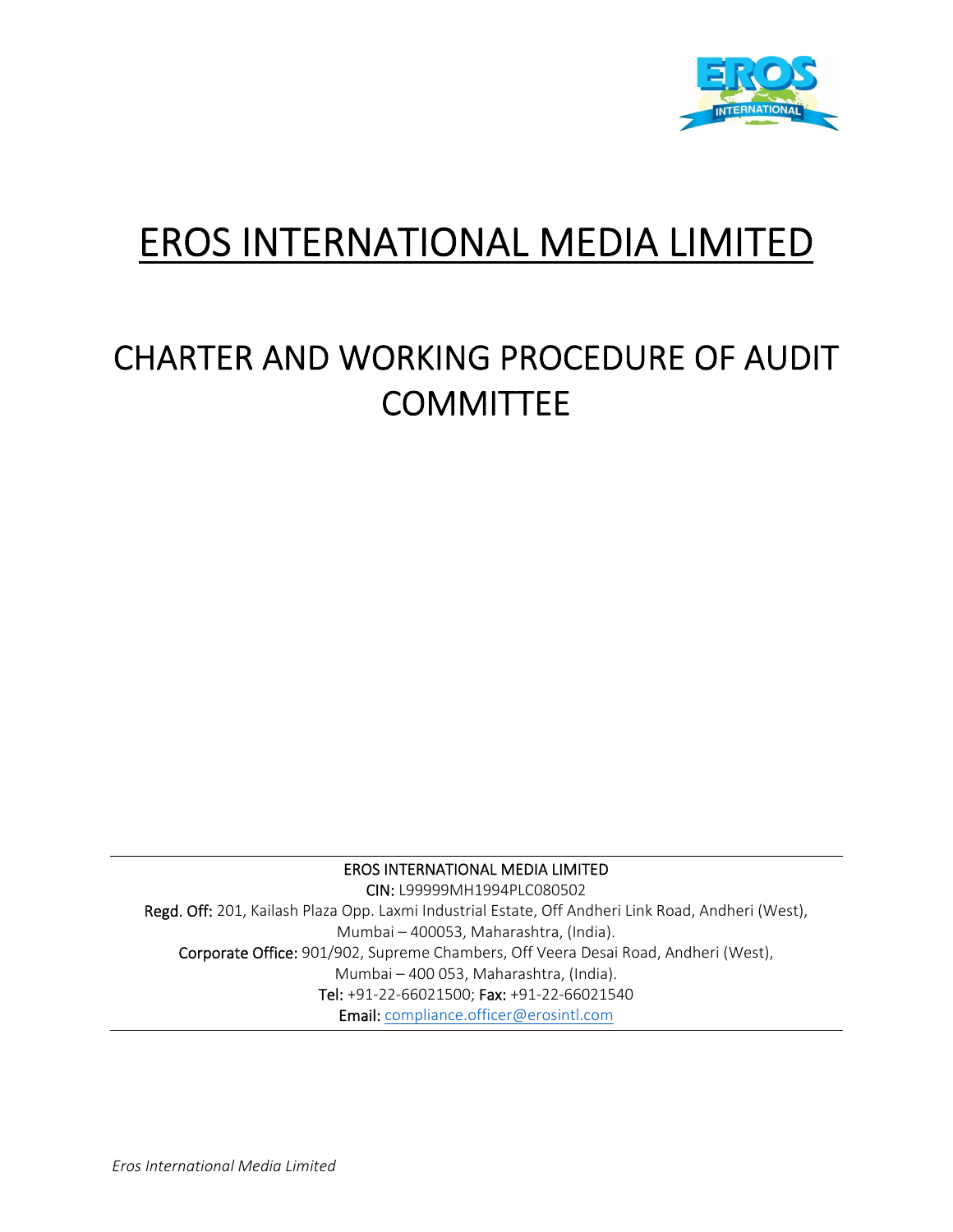

## 1. OBJECTIVE

The Audit Committee of the Company, "Eros International Media Limited", duly constituted by the Board of Directors has well‐defined composition, quorum, powers, role, review and terms of reference ("Committee") in accordance with Section 177 of the Companies Act, 2013 ("the Act") and applicable Rules made thereto read with Regulation 18 of Securities and Exchange Board of India (Listing Obligations and Disclosure Requirements) Regulations, 2015 ("SEBI Listing Regulations").

Further, with respect to applicability of Sarbanes Oxley ("SOX") by the Company, the Board of Directors at their meeting held on May 29, 2015 decided to include the terms of reference of Ethics and business in the terms of reference of the Committee.

#### 2. COMPOSITION

The Board of Directors of the Company at their meeting held on October 26, 2018, had reconstituted the Committee comprising of the following Members:

- 1. Mr. Dhirendra Swarup, [Chairman], Non‐Executive Independent Director
- 2. Ms. Bindu Saxena, Non‐Executive Independent Director
- 3. Mr. Sunil Srivastav, Non‐Executive Independent Director
- 4. Mr. Sunil Arjan Lulla, Executive Vice Chairman and Managing Director

#### 3. MANDATE / SCOPE / TERMS OF REFERENCE OF AUDIT COMMITTEE

The Board of Directors of the Company at their meeting held on November 9, 2015, has broadened the mandate/ scope/ terms of reference of the Committee pursuant to the SEBI Listing Regulations read with the Act and applicable Rules made thereto to include the revised terms of the Committee.

Further, the Board of Directors at their meeting had decided to dissolve the Risk Management Committee constituted on November 12, 2014 and include the mandate/ scope/ terms of reference of Risk Management Committee with the terms of reference of the Committee, as the SEBI Listing Regulations has mandated constitution of Risk Management Committee for only top 100 listed companies (*which has now been changed to top 500 listed companies w.e.f. April 1, 2019*).

The revised Mandate/Scope/Terms of Reference of the Committee w.e.f. April 1, 2019 are as follows:

#### A. FINANCIAL STATEMENTS AND OTHER MATTERS:

- i. oversight of the Company'sfinancial reporting process and the disclosure of itsfinancial information to ensure that the financial statement is correct, sufficient and credible;
- ii. examination of the financial statement and the auditors' report thereon;
- iii. reviewing, with the management, the annual financial statements and auditor's report thereon before submission to the board for approval, with particular reference to:
	- matters required to be included in the director's responsibility statement to be included in the board's report in terms of clause (c) of sub‐section (3) of Section 134 of the Act;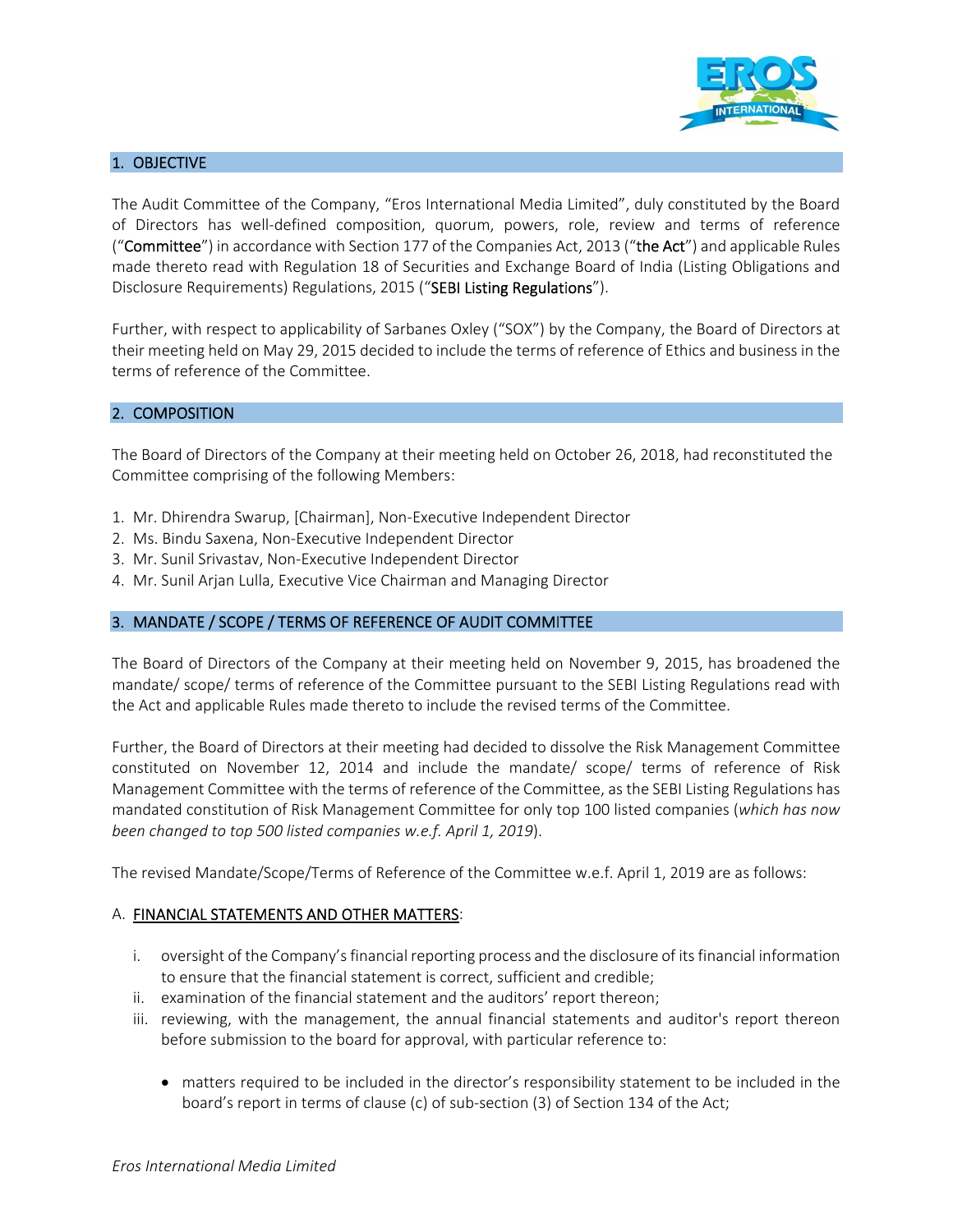

- changes, if any, in accounting policies and practices and reasons for the same;
- major accounting entries involving estimates based on the exercise of judgment by management;
- significant adjustments made in the financial statements arising out of audit findings;
- compliance with listing and other legal requirements relating to financial statements;
- disclosure of any related party transactions;
- modified opinion(s) in the draft audit report;
- iv. reviewing, with the management, the quarterly financial statements before submission to the board for approval;
- v. recommendation for appointment, remuneration and terms of appointment of auditors of the Company;
- vi. approval of payment to statutory auditors for any other services rendered by the statutory auditors;
- vii. reviewing and monitoring, with the management, the statement of uses/ application of fundsraised through an issue (public issue, rights issue, preferential issue, etc.), the statement of funds utilized for purposes other than those stated in the offer document / prospectus / notice and the report submitted by the monitoring agency monitoring the utilisation of proceeds of a public or rights issue, and making appropriate recommendations to the board to take up steps in this matter;
- viii. Reviewing the utilization of loans and/ or advances from/investment by the holding company in the subsidiary exceeding rupees 100 crore or 10% of the asset size of the subsidiary, whichever is lower including existing loans / advances / investments.
- ix. reviewing and monitoring the auditor's independence and performance, and effectiveness of audit process;
- x. approval or any subsequent modification of transactions of the Company with related parties;
- xi. scrutiny of inter‐corporate loans and investments;
- xii. valuation of undertakings or assets of the Company, wherever it is necessary;
- xiii. evaluation of internal financial controls and risk management systems;
- xiv. reviewing, with the management, performance of statutory and internal auditors, adequacy of the internal control systems;
- xv. reviewing the adequacy of internal audit function, if any, including the structure of the internal audit department, staffing and seniority of the official heading the department, reporting structure coverage and frequency of internal audit;
- xvi. discussion with internal auditors of any significant findings and follow up there on;
- xvii.reviewing the findings of any internal investigations by the internal auditors into matters where there is suspected fraud or irregularity or a failure of internal control systems of a material nature and reporting the matter to the board;
- xviii. discussion with statutory auditors before the audit commences, about the nature and scope of audit as well as post‐audit discussion to ascertain any area of concern;
- xix. to look into the reasons for substantial defaults in the payment to the depositors, debenture holders, shareholders (in case of non-payment of declared dividends) and creditors;
- xx. to review the functioning of the whistle blower mechanism;
- xxi. approval of appointment of chief financial officer after assessing the qualifications, experience and background, etc. of the candidate;

xxii.Carrying out any other function as is mentioned in the terms of reference of the Committee. xxiii. The Committee shall mandatorily review the following information:

- management discussion and analysis of financial condition and results of operations;
- statement of significant related party transactions (as defined by the Committee), submitted by management;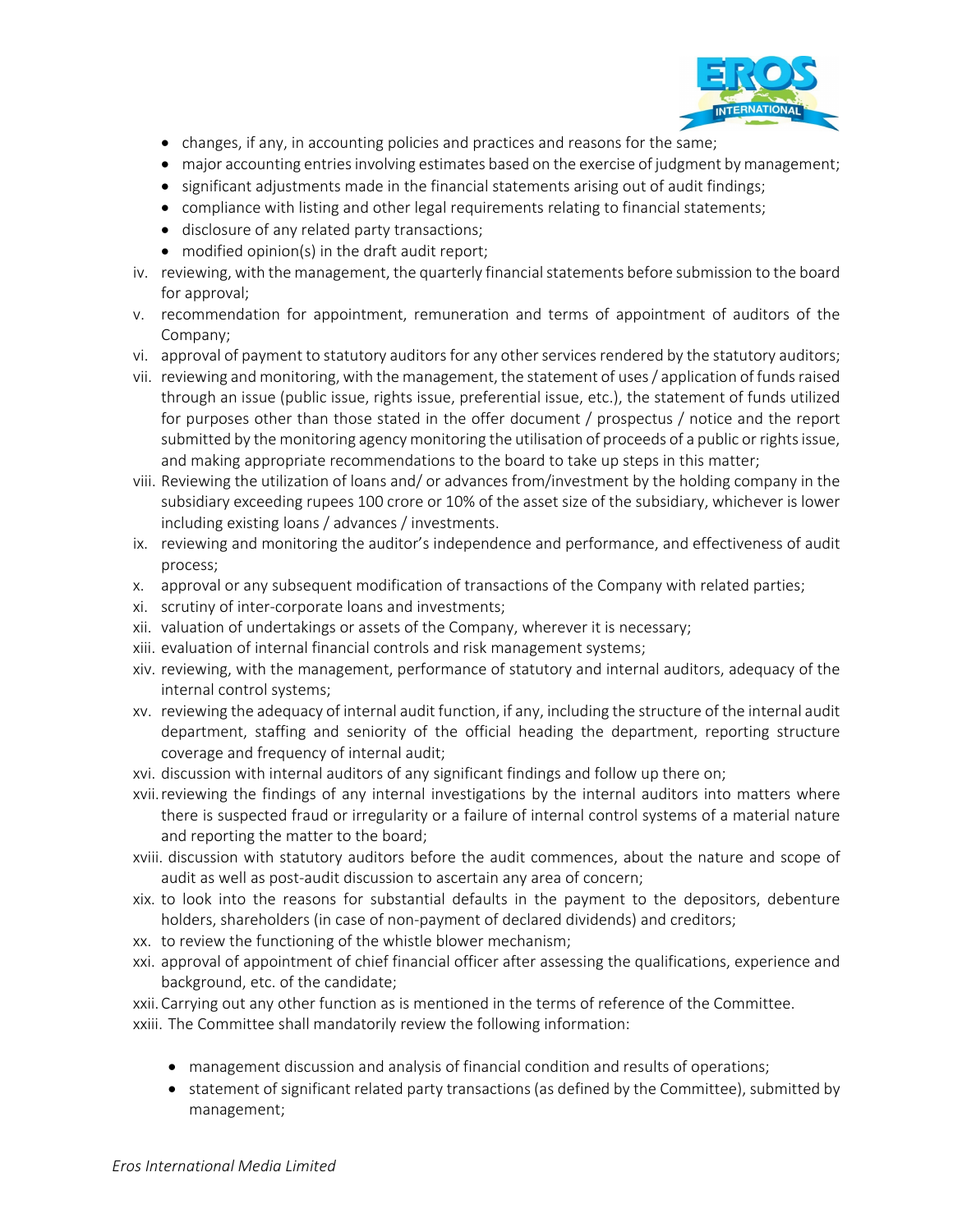

- management letters / letters of internal control weaknesses issued by the statutory auditors;
- internal audit reports relating to internal control weaknesses; and
- the appointment, removal and terms of remuneration of the chief internal auditor shall be subject to review by the audit committee.
- statement of deviations:
	- a. quarterly statement of deviation(s) including report of monitoring agency, if applicable, submitted to stock exchange(s) in terms of Regulation 32(1).
	- b. annual statement of funds utilized for purposes other than those stated in the offer document/prospectus/notice in terms of Regulation 32(7).

## B. ETHICS:

- i. Facilitate the development, implementation and operation of an effective ethical and cultural program.
- ii. Promote an organizational structure and culture that encourages law abiding and ethical conduct.
- iii. To consider and resolve any issues relating to the implementation of the ethical and cultural program.
- iv. To regularly evaluate the program that has been devised to make sure that the organization maintains high ethical standards and that there is no violation of laws and regulations that are applicable to the Company.

## C. RISK MANAGEMENT:

- i. Learn about the actual risks and control deficiencies in the organization.
- ii. Help the Board define the risk appetite of the organization.
- iii. Exercise oversight of management's responsibilities and review the risk profile of the organization to
- iv. ensure that risk is not higher than the risk appetite determined by the Board.
- v. Monitor the effectiveness and independence of risk management functions throughout the organization.
- vi. Review the strategies, policies, frameworks, models and procedures that lead to the identification, measurement, reporting and mitigation of material risks.
- vii. Review issues raised by Internal Audit that impact the risk management framework.
- viii. Ensure that the risk awareness culture is pervasive throughout the organization.
- ix. Fulfills statutory, fiduciary and regulatory responsibilities.
- x. Any other roles and responsibilities which the Board may deem fit.

#### 4. POWERS OF AUDIT COMMITTEE

The Committee shall have, *inter alia*, the following powers:

- 4.1. To investigate any activity within its terms of reference.
- 4.2. To seek information from any employee.
- 4.3. To obtain at the Company's expense external legal or independent professional advice from such advisers as the Committee shall select, who may, at the invitation of the Committee, attend meetings as necessary;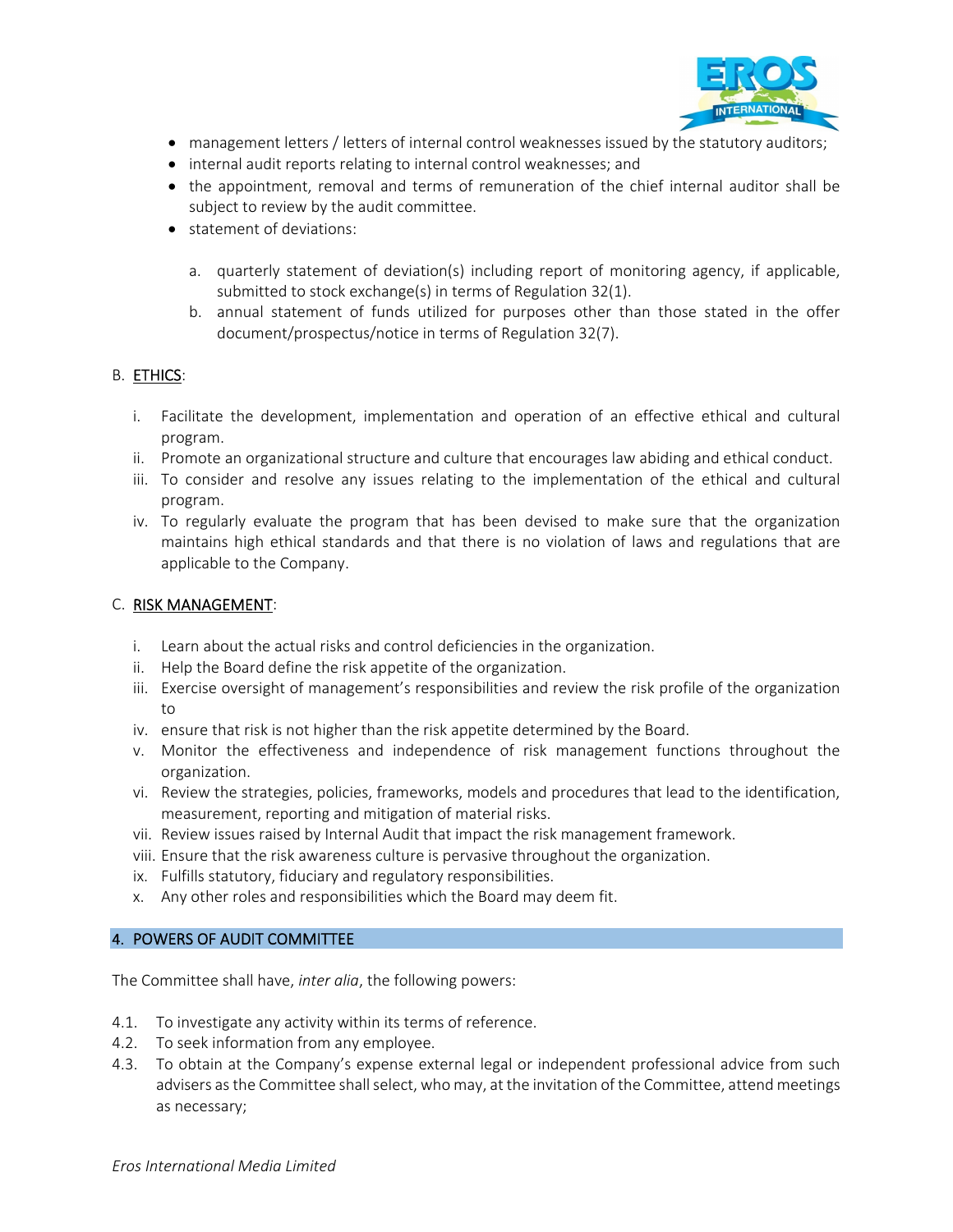

4.4. To secure attendance of the auditors, internal auditor, and the head of finance and of outsiders with relevant expertise.

#### 5. WORKING PROCEDURE

In accordance with Section 177 of the Act and applicable Rules made thereto, applicable Secretarial Standards of ICSI and in accordance with SEBI Listing Regulations, the following working procedure is adopted by the Committee:

## A. Constitution of the Committee:

- The Committee shall consist of minimum three directors as Members.
- Two-thirds of the Members of the Committee shall be Independent Directors.
- All Members of the Committee shall be financially literate and at least one Member shall have accounting or related financial management expertise.

Explanation 1: *The term "financially literate" shall mean "financially literate" shall mean the ability to read and understand basic financialstatementsi.e. balance sheet, profit and loss account, and statement of cash flows.*

Explanation 2: *A member shall be considered to have accounting or related financial management expertise if he orshe possesses experience in finance or accounting, or requisite professional certification in accounting, or any other comparable experience or background which results in the individual's financial sophistication, including being or having been a chief executive officer, chief financial officer or other senior officer with financial oversight responsibilities.* 

#### B. Quorum:

- Two or one-third of the Members of the Committee, whichever is greater, with at least two Independent Directors present either personally or through electronic mode.
- Electronic mode shall be counted for quorum except on such restricted items as prescribed under the Act.
- Quorum shall be present throughout the meeting.
- Where a Member is interested in a particular item, he/she shall not be present (physically or through Electronic Mode), during discussion and shall not vote on such item.

## C. Chairman:

The Chairman of this Committee is Mr. Dhirendra Swarup and in his absence, any member elected by the Committee.

## D. Frequency of the Meeting:

- Atleast 4 (four) times in a year and not more than one hundred and twenty days shall elapse between two Meetings.
- The Committee at its discretion shall invite the finance director or head of the finance function, head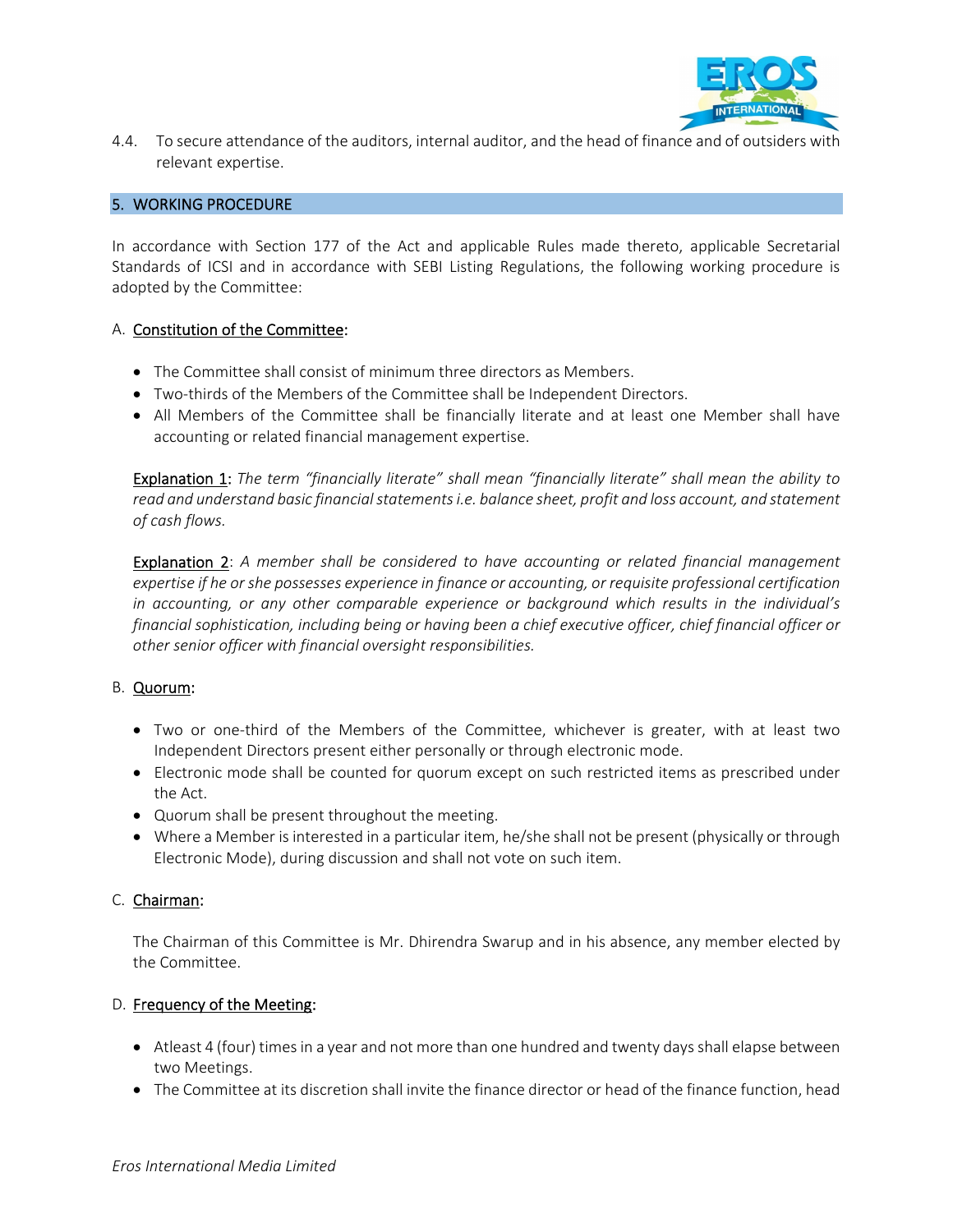

of internal audit and a representative of the statutory auditor and any other such executives to be present at the meetings of the Committee:

• Provided that occasionally the Committee may meet without the presence of any executives of the Company.

## E. Notice of Meetings:

Meetings of the Committee shall be called by the secretary of the Committee, by sending a proper Notice, by following such procedure as specified by the Board from time to time.

## F. Voting:

- Matters arising for determination at Committee meetings shall be decided by a majority of votes of Members present and voting and any such decision shall for all purposes be deemed to be decision of the Committee.
- In the case of equality of votes, the Chairman of the meeting will have a casting vote.

## G. Minutes of the Meeting:

- Draft minutes of the Committee Meeting shall be duly circulated within 15 days from the conclusion of the meeting to the members of the Committee for their comments.
- The Members, whether present or not shall communicate their comments, If any, in writing within 7 days from the date of circulation of draft minutes.
- Minutes shall be entered in the Minutes Book within 30 days from the date of conclusion of the meeting.
- Minutes of the meeting shall be signed and dated by the Chairman of the Meeting or by the Chairman of the next meeting.
- Signed copy of the minutes shall be circulated to all the members within 15 days after the minutes are signed duly certified by Company Secretary or where there is no Company Secretary, by any Director authorized by Committee.

#### H. Committee Members' Interests:

The disclosure of Interest and participation in the meetings by a member of the Committee shall be as per the provisions of the Act and Rules made thereunder from time to time.

#### I. Company Secretary of the Committee:

The Company Secretary of the Company shall act as a Secretary of the Committee.

#### J. Attendance at the Annual General Meeting:

The chairperson of the Committee shall be an Independent Director and he shall be present at Annual General Meeting to answer shareholder queries.